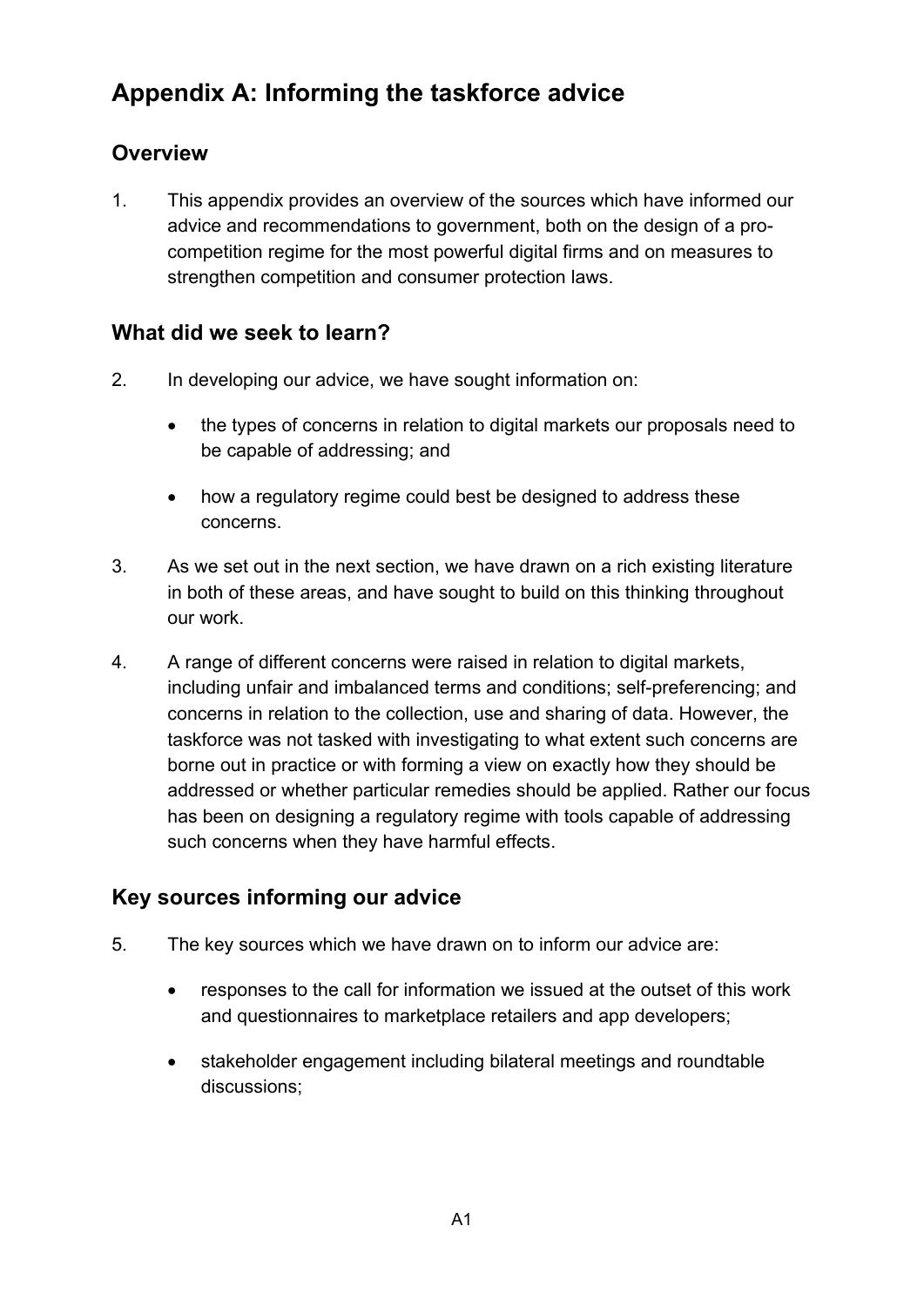- existing reports and proposals for regulation including the CMA's market study into online platforms and digital advertising<sup>1</sup> and other reports, for example the Furman Review; 2
- evidence in relation to the design of existing regulation, for example in the communications, financial services and groceries sectors;
- information provided to us by the largest digital firms;
- workshops and discussions with international counterparts; and
- interviewing experts to better understand how digital markets are evolving.



#### **Figure A.1: Summary of key sources informing our advice**

6. We now provide an overview of these sources.

### *Our call for information & questionnaires*

7. On 1 July 2020, we published our call for information<sup>3</sup> seeking information on the harms that can arise in digital markets, including from the exercise of market power by digital firms, as well as on the scope, remedies and powers needed as part of a new regulatory regime to address these concerns.

 $1$  CMA's market study into online platforms and digital advertising, [final report.](https://assets.publishing.service.gov.uk/media/5efc57ed3a6f4023d242ed56/Final_report_1_July_2020_.pdf)

<sup>2</sup> Furman Review (2019), [Unlocking Digital Competition.](https://eur02.safelinks.protection.outlook.com/?url=https%3A%2F%2Fassets.publishing.service.gov.uk%2Fgovernment%2Fuploads%2Fsystem%2Fuploads%2Fattachment_data%2Ffile%2F785547%2Funlocking_digital_competition_furman_review_web.pdf&data=04%7C01%7CSarah.Weaver%40cma.gov.uk%7C2cd75de716f949d8caac08d8978218ff%7C1948f2d40bc24c5e8c34caac9d736834%7C1%7C0%7C637425932310123974%7CUnknown%7CTWFpbGZsb3d8eyJWIjoiMC4wLjAwMDAiLCJQIjoiV2luMzIiLCJBTiI6Ik1haWwiLCJXVCI6Mn0%3D%7C1000&sdata=d3%2B7JhJwvdsX4OHVOZrMqY%2BdWKzmi4a8rAuHX2LpLBc%3D&reserved=0)

<sup>3</sup> Digital [Markets Taskforce Call for Information.](https://assets.publishing.service.gov.uk/media/5efc5e433a6f4023c77a135c/Call_for_information_July2020.pdf)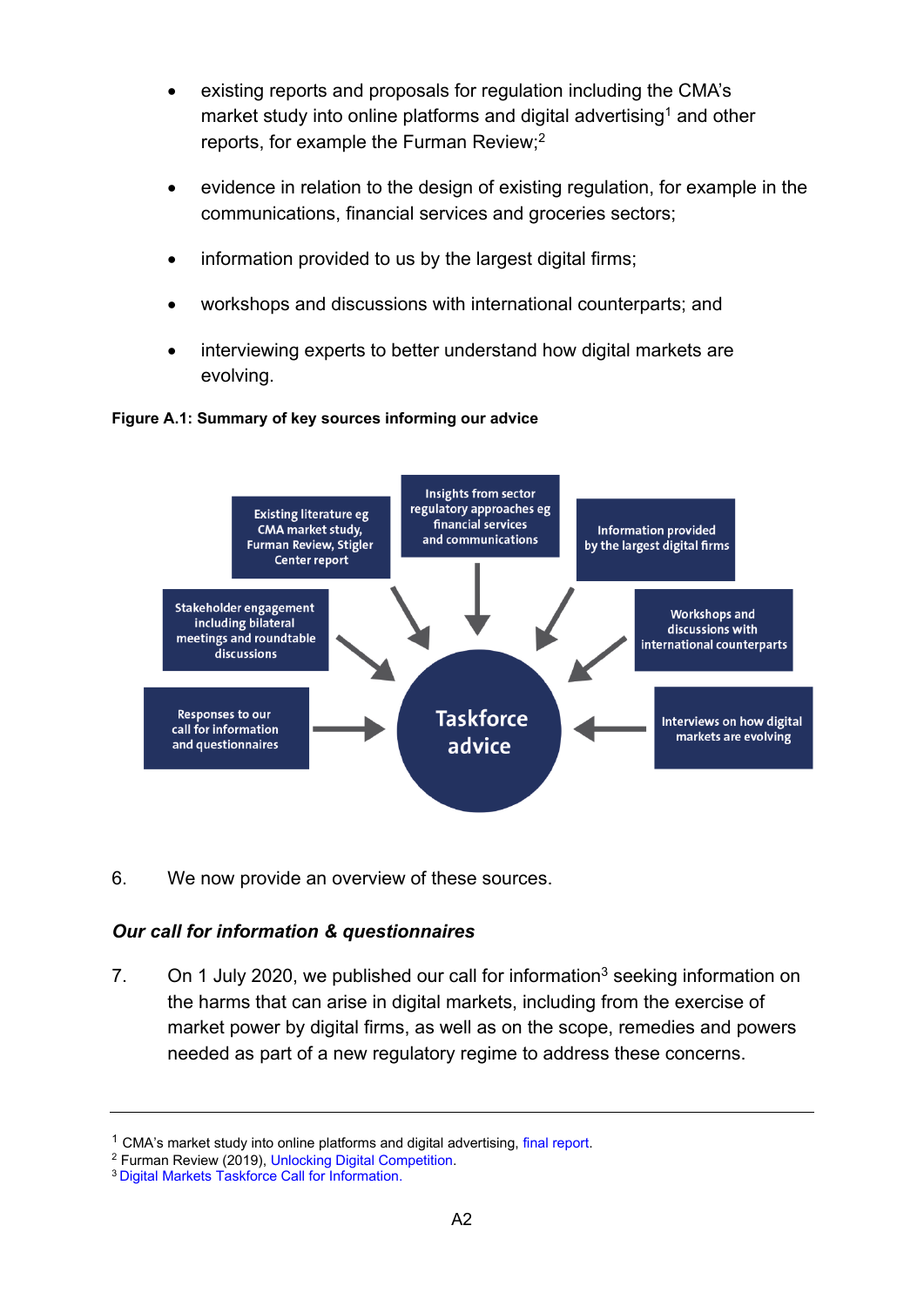- 8. We received 64 responses to our call for information from a wide range of stakeholders, including digital firms of a range of sizes and trade bodies that represent them, other large firms with experience of being regulated, experts, commentators, and consumer and user representative bodies. Published call for information responses can be found on our case page. <sup>4</sup> Responses to our call for information have been considered in detail in forming our recommendations and advice and we thank those who responded for providing such thoughtful consideration to the questions posed.
- 9. To support our work in understanding the range of concerns in relation to the most powerful digital firms our regime needs to be capable of addressing, we undertook questionnaires of app developers and marketplace retailers. We focused on these sectors given these were not covered by the market study and are sectors where concerns have frequently been raised in other reports and cases pursued in other jurisdictions.
- 10. We received relatively few responses to these questionnaires: 52 responses to the online marketplace questionnaire; and 15 responses to the app store questionnaire. While there were only a small number of responses, we found the responses useful by providing individual real-life perspectives and illustrating the nature of concerns which can arise. We recognise that these responses represent a small fraction of the users of such platforms. Accordingly, we have not considered the points raised to be representative of all users. We sought to supplement the responses to these questionnaires through our wider stakeholder engagement (see more below).

## *Bilateral meetings and roundtables*

- 11. To complement and probe the evidence and views in call for information and questionnaire responses, we held a large number of stakeholder meetings and roundtables. We heard from a broad range of stakeholders, including some who had indicated a greater capacity for meetings rather than providing a written response.
- 12. Our meetings with stakeholders served a variety of purposes including to cover their views on the shape and design of a new regulatory regime and to discuss and test different proposals and ideas.
- 13. We held around 70 meetings across approximately 50 different parties, comprising of small and large digital businesses, academics, trade, business

<sup>4</sup> [Digital Markets Taskforce case page.](https://www.gov.uk/cma-cases/digital-markets-taskforce)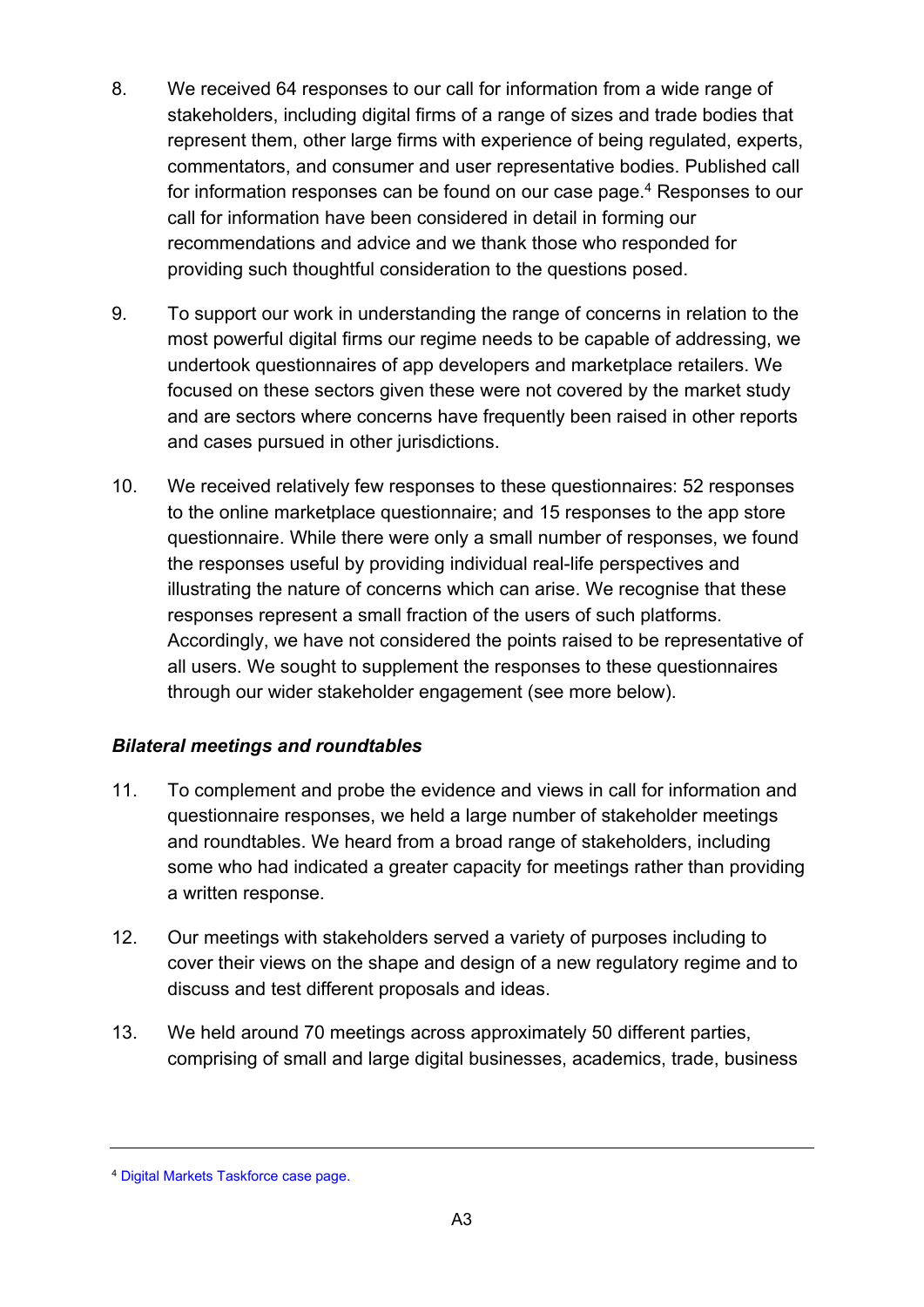and consumer associations, commentators, advisory and consultancy companies.

- 14. In addition to these meetings we also hosted or participated in 14 roundtable discussions. Most of these roundtables were targeted at various groups of stakeholders, either by their area of expertise, the sector or market they represented, or their members were active in, or where they had expressed an appetite for further discussion. Topics for the roundtables included:
	- consumer concerns in relation to digital platforms, how consumers may be prevented from driving competition and how this might be addressed;
	- data remedies in digital markets including exploring data remedies such as interoperability and portability;
	- an economic perspective on an *ex ante* regime for digital markets;
	- legal considerations for a new regime (in particular procedural aspects);
	- investor perspectives and potential implications of regulation; and
	- app store developer inputs including on the effects of app stores' terms and conditions on business users.
- 15. These discussions proved incredibly fruitful in helping us better understand different perspectives on how we should approach the design of the regime and to test and discuss the range of possible options. We thank those we engaged with for their time.

## *Drawing from existing literature*

- 16. A strong body of literature provides evidence of the harms in digital markets and the need for reform. We did not seek to replicate the work done in these earlier reports, but rather our focus was on understanding how best to design a regime to deliver change and address the harms identified.
- 17. In developing our advice, we have particularly drawn on the Furman Review and the CMA's own market study into online platforms and digital advertising. The taskforce was asked to base its advice around the proposals put forward in the Furman Review, which published its findings in March 2019.<sup>5</sup> The Furman Review recommended the establishment of a digital markets unit

<sup>5</sup> Furman Review (2019), [Unlocking Digital Competition.](https://eur02.safelinks.protection.outlook.com/?url=https%3A%2F%2Fassets.publishing.service.gov.uk%2Fgovernment%2Fuploads%2Fsystem%2Fuploads%2Fattachment_data%2Ffile%2F785547%2Funlocking_digital_competition_furman_review_web.pdf&data=04%7C01%7CSarah.Weaver%40cma.gov.uk%7C2cd75de716f949d8caac08d8978218ff%7C1948f2d40bc24c5e8c34caac9d736834%7C1%7C0%7C637425932310123974%7CUnknown%7CTWFpbGZsb3d8eyJWIjoiMC4wLjAwMDAiLCJQIjoiV2luMzIiLCJBTiI6Ik1haWwiLCJXVCI6Mn0%3D%7C1000&sdata=d3%2B7JhJwvdsX4OHVOZrMqY%2BdWKzmi4a8rAuHX2LpLBc%3D&reserved=0)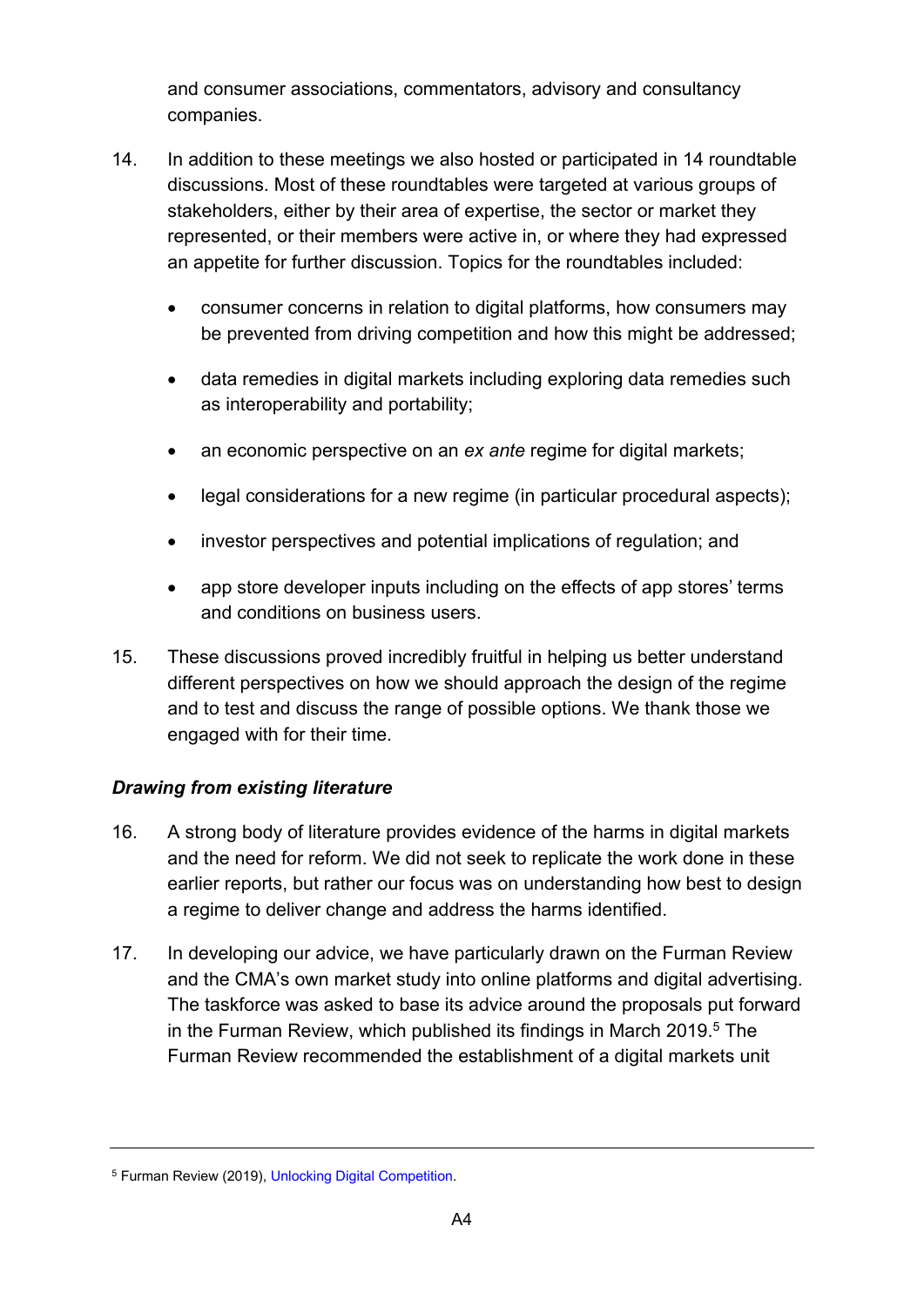(DMU), tasked with securing competition, innovation, and beneficial outcomes for consumers and businesses.

- 18. The work of the Furman Review was further developed in the CMA's own market study into online platforms and digital advertising. The market study conducted a detailed assessment of the market position of Google and Facebook in relation to digital advertising, and in doing so further supported the case for a new pro-competition regime that is ex ante in nature. Moreover, it was able to provide 'proof of concept' for the high-level proposals of the Furman Review. We welcome the government's response to the market study.<sup>6</sup>
- 19. We have also drawn upon a number of other expert reports including the Special Advisers to the European Commission Report,<sup>7</sup> the Stigler Report,<sup>8</sup> and the US House Subcommittee on Antitrust, Commercial and Administrative Law of the Committee on the Judiciary report. 9

### *Insights from existing regulation*

- 20. In considering the design of a regulatory regime for the most powerful digital firms, we sought to learn from the effectiveness of existing regulatory approaches, in particular in communications, financial services and groceries.
- 21. Respondents to our call for information identified elements of existing regulation in these sectors which they felt should be considered by the taskforce, in particular the Significant Market Power (SMP) regime in communications, the approach of the Groceries Code Adjudicator (GCA), and the FCA's approach to regulation.
- 22. We have sought to learn from these regimes and have benefited from extensive discussions with these regulators about elements of their approach. We thank those regulators we engaged with for their time in this regard.

### *Information provided by digital firms*

23. To support our work, we sought information from the largest digital firms. This was largely aimed at understanding the range of activities they engage in as well as focusing in on their activities in relation to the provision of app stores, online marketplaces and operating systems. These activities were chosen on

<sup>6</sup> [Government response to the CMA's market study into online platforms and digital advertising,](https://assets.publishing.service.gov.uk/government/uploads/system/uploads/attachment_data/file/939008/government-response-to-cma-study.pdf) November 2020. 7 Jacques Cremer, Yves-Alexandre de Montjoye and Heike Schweitzer (2019), [Competition policy for the digital](https://ec.europa.eu/competition/publications/reports/kd0419345enn.pdf)  [era, final report for the European Commission.](https://ec.europa.eu/competition/publications/reports/kd0419345enn.pdf)

<sup>8</sup> Stigler Center (2019), [Committee on Digital Platforms Final Report](https://www.publicknowledge.org/wp-content/uploads/2019/09/Stigler-Committee-on-Digital-Platforms-Final-Report.pdf)

<sup>9</sup> [US Antitrust House Subcommittee Investigation of Competition in Digital Markets, 2020.](https://judiciary.house.gov/uploadedfiles/competition_in_digital_markets.pdf)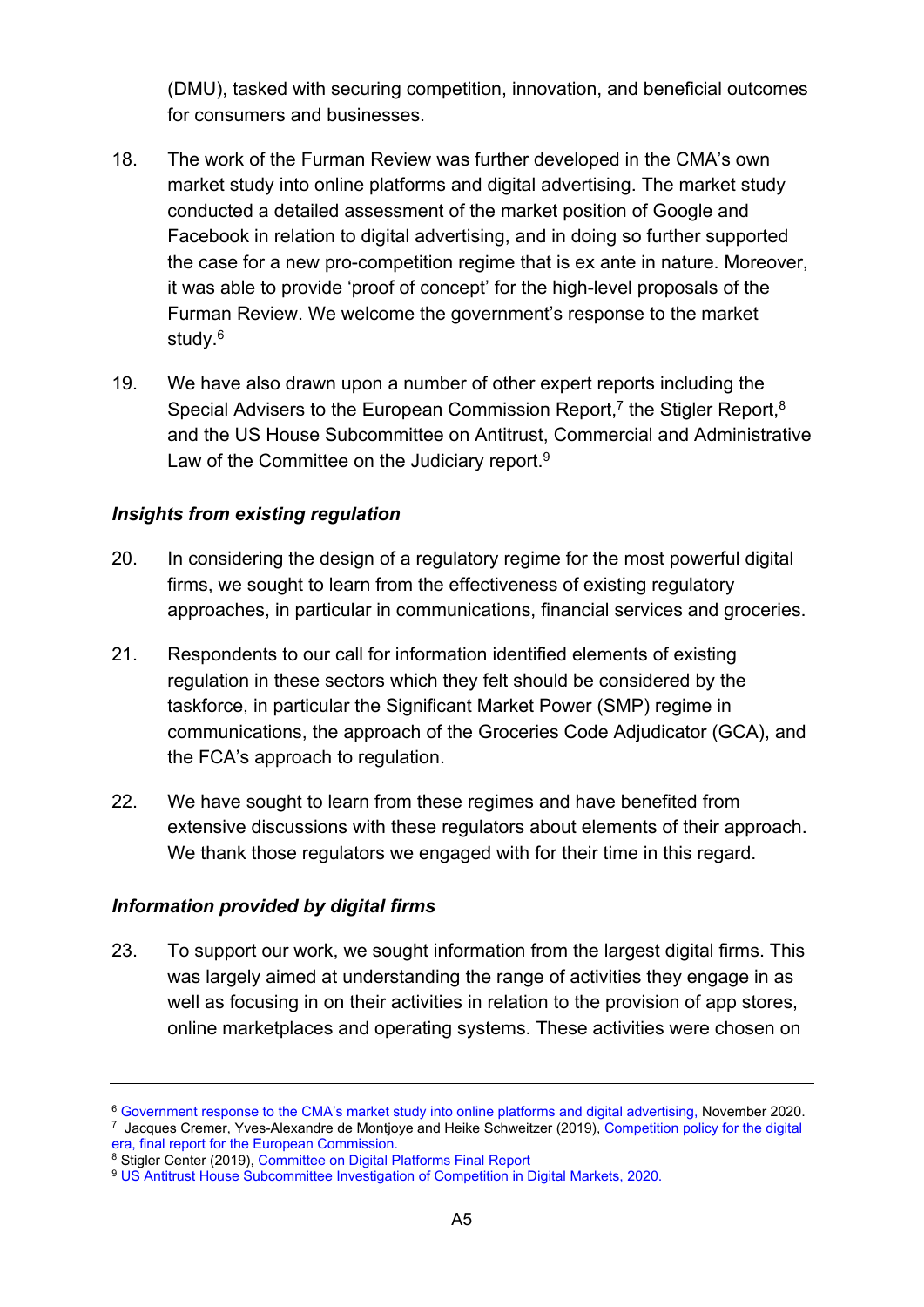the basis that they are where concerns have most commonly been raised in other reports and jurisdictions. Our work sought to understand at a high level the way in which these markets operate. This supplemented the extensive evidence contained in the CMA's online platforms and digital advertising market study.

### *Engaging with international counterparts*

- 24. Competition and consumer authorities across the globe are tackling a range of concerns in relation to digital markets. Through our work we sought to engage with these authorities to better understand these concerns and to consider whether our proposals would be capable of addressing them. We also discussed approaches being developed in their respective jurisdictions to tackling these concerns and the rationale informing these approaches, for example:
	- We held a workshop with the German Bundeskartellamt to understand their work in digital markets as well as proposed reforms to the German Competition Act to enable stronger powers to deal with undertakings of 'paramount significance for competition across markets'.<sup>10</sup>
	- We engaged with the European Commission in relation to their work in digital markets including their proposals for a new exante regime for large gatekeeper platforms and a new competition tool.<sup>11</sup> The CMA responded to the Commission's public consultations on these proposals.<sup>12</sup>
	- We engaged with the Dutch Authority for Consumers and Markets to learn more about their work in relation to app stores.<sup>13</sup>
	- We engaged with the Australian Competition and Consumer Commission (ACCC) to understand more about the work of their newly established Digital Platforms Branch.<sup>14</sup>
	- In the US, we engaged with authors of the recently published House Antitrust Subcommittee report on competition in digital markets to understand more about their work and findings.<sup>15</sup> We also engaged with

<sup>&</sup>lt;sup>10</sup> Press release: [Bundeskartellamt welcomes Economic Affairs Ministry's plans to modernise competition law.](https://www.bundeskartellamt.de/SharedDocs/Meldung/EN/Pressemitteilungen/2020/25_02_2020_Stellungnahme_10_GWB_Novelle.html) The German Federal Ministry for Economic Affairs and Energy officially presented it[s draft bill for the 10th](https://www.bmwi.de/Redaktion/DE/Downloads/G/gwb-digitalisierungsgesetz-referentenentwurf.pdf?__blob=publicationFile&v=10)  [amendment to the 'German Act against Restraints on Competition'](https://www.bmwi.de/Redaktion/DE/Downloads/G/gwb-digitalisierungsgesetz-referentenentwurf.pdf?__blob=publicationFile&v=10) on 24 January 2020.

<sup>&</sup>lt;sup>11</sup> The European Commission, [The Digital Services Act package.](https://ec.europa.eu/digital-single-market/en/digital-services-act-package#:~:text=The%20Digital%20Services%20Act%20package%20As%20part%20of,innovation%20and%20competitiveness%20of%20the%20European%20online%20environment.)

<sup>12</sup> [The CMA's response to the European Commission's consultations in relation to the Digital Services Act](https://assets.publishing.service.gov.uk/government/uploads/system/uploads/attachment_data/file/917455/CMA-response_to_DSA_and_NCT_consultations.pdf)  [package and New Competition Tool.](https://assets.publishing.service.gov.uk/government/uploads/system/uploads/attachment_data/file/917455/CMA-response_to_DSA_and_NCT_consultations.pdf)

<sup>&</sup>lt;sup>13</sup> [ACM](https://www.acm.nl/sites/default/files/documents/market-study-into-mobile-app-stores.pdf) (2019). Market Study [into mobile app stores.](https://www.acm.nl/sites/default/files/documents/market-study-into-mobile-app-stores.pdf)

<sup>14</sup> ACCC (2019). [Digital Platforms Inquiry;](http://accc.gov.au/system/files/Digital%20platforms%20inquiry%20-%20final%20report.pdf) Australian Government (2019), [Regulating in a Digital Age.](https://treasury.gov.au/sites/default/files/2019-12/Government-Response-p2019-41708.pdf)

<sup>15</sup> [US Antitrust House Subcommittee Investigation of Competition in Digital Markets, 2020.](https://judiciary.house.gov/uploadedfiles/competition_in_digital_markets.pdf)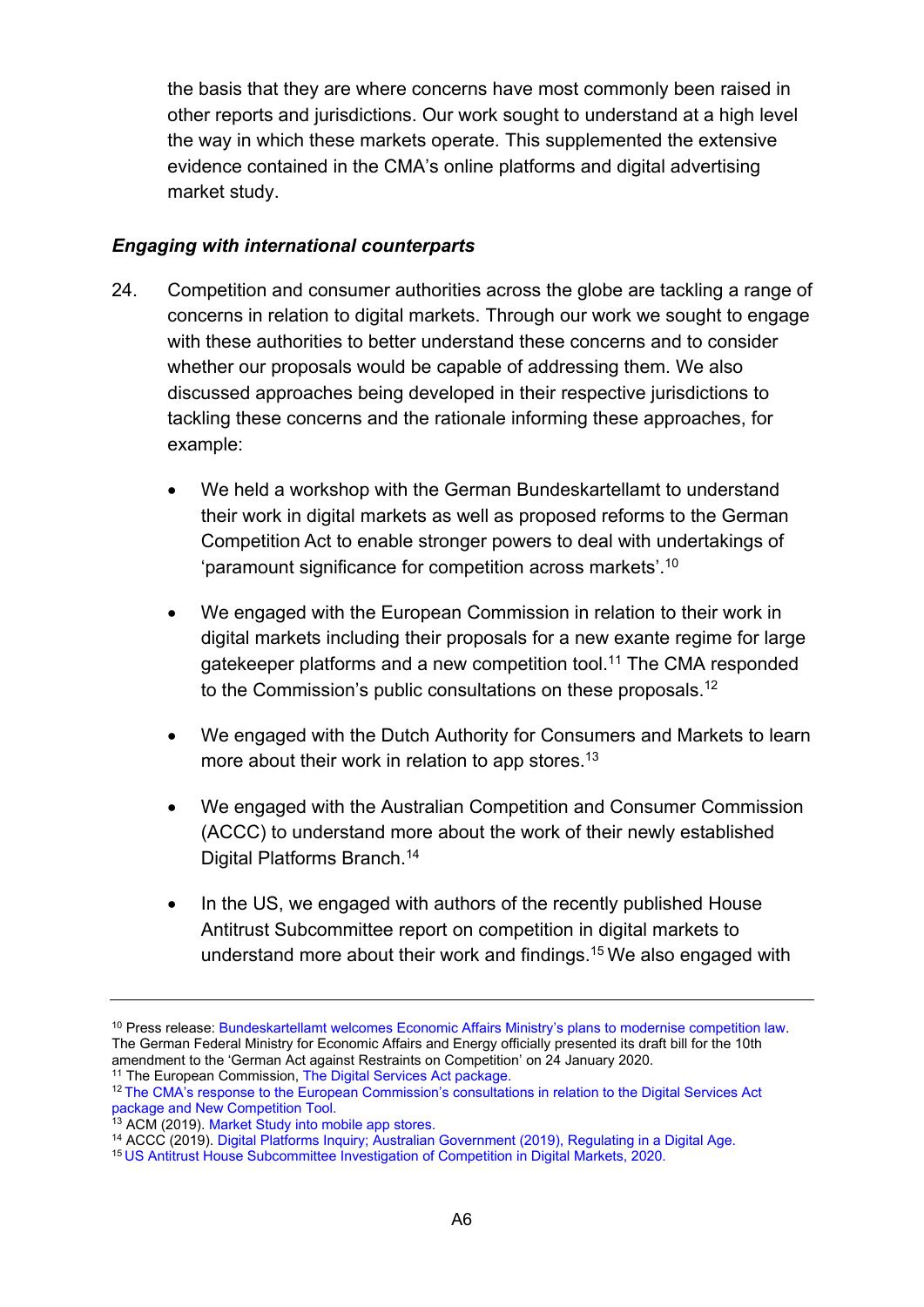the Department of Justice and a number of State Attorney General's Offices who are looking specifically at the conduct of some of the largest digital firms.<sup>16</sup>

## *Considering how digital markets are evolving*

- 25. To help ensure our proposals are sufficiently future-proof, we conducted interviews with 23 organisations about how they see digital markets evolving and possible future developments. These organisations included industry, regulators and civil society.<sup>17</sup>
- 26. We used a seven questions futures technique<sup>18</sup> to capture information on future developments and emerging trends in digital markets, including drivers of change and critical issues for the future. The interviews were collated and analysed to identify relevant themes on how digital markets are evolving, along with implications for the taskforce's advice.
- 27. We combined the insights from the interviews with our own research on how technology firms around the world and across jurisdictions have grown and expanded into a range of different markets.
- 28. Examples of developments in digital markets identified through this work include:
	- rapid expansion by large firms into new markets, leveraging large existing user-bases to quickly establish strong positions. This includes expanding through developing add-on services and functionality, as well as through acquisitions.
	- new technology, including artificial intelligence and machine learning, connected devices and edge computing opening up new opportunities.
- 29. Key reflections for our work from these interviews and own research include:
	- The importance of ensuring flexibility within the regime, for example ensuring the SMS test is flexible enough to capture the potential SMS firms of tomorrow, not just today. This can be achieved by not constraining

<sup>&</sup>lt;sup>16</sup> The United States Department of Justice, 20 October 2020, 'Justice Department Sues Monopolist Google For [Violating Antitrust Laws'.](https://www.justice.gov/opa/pr/justice-department-sues-monopolist-google-violating-antitrust-laws)

<sup>&</sup>lt;sup>17</sup> Interviews were held between August and October 2020. Interviewees included a representative from the Nesta, OECD, UCL, TechUK, Innovate UK, Wikimedia, a CMA director of data science, Coadec, a UK venture investor, DCMS, London School of Economics, ICO, FCA, Demos, CBI, Ofcom, Regulatory Horizon Council & BT, Capital Enterprise, UCL, Citizens Advice, University of Birmingham, and Digital Catapult.

<sup>&</sup>lt;sup>18</sup> This technique is one of several methodologies designed for gathering intelligence about the future that are detailed in the [Government Office for Science "Futures Toolkit".](https://www.gov.uk/government/publications/futures-toolkit-for-policy-makers-and-analysts)